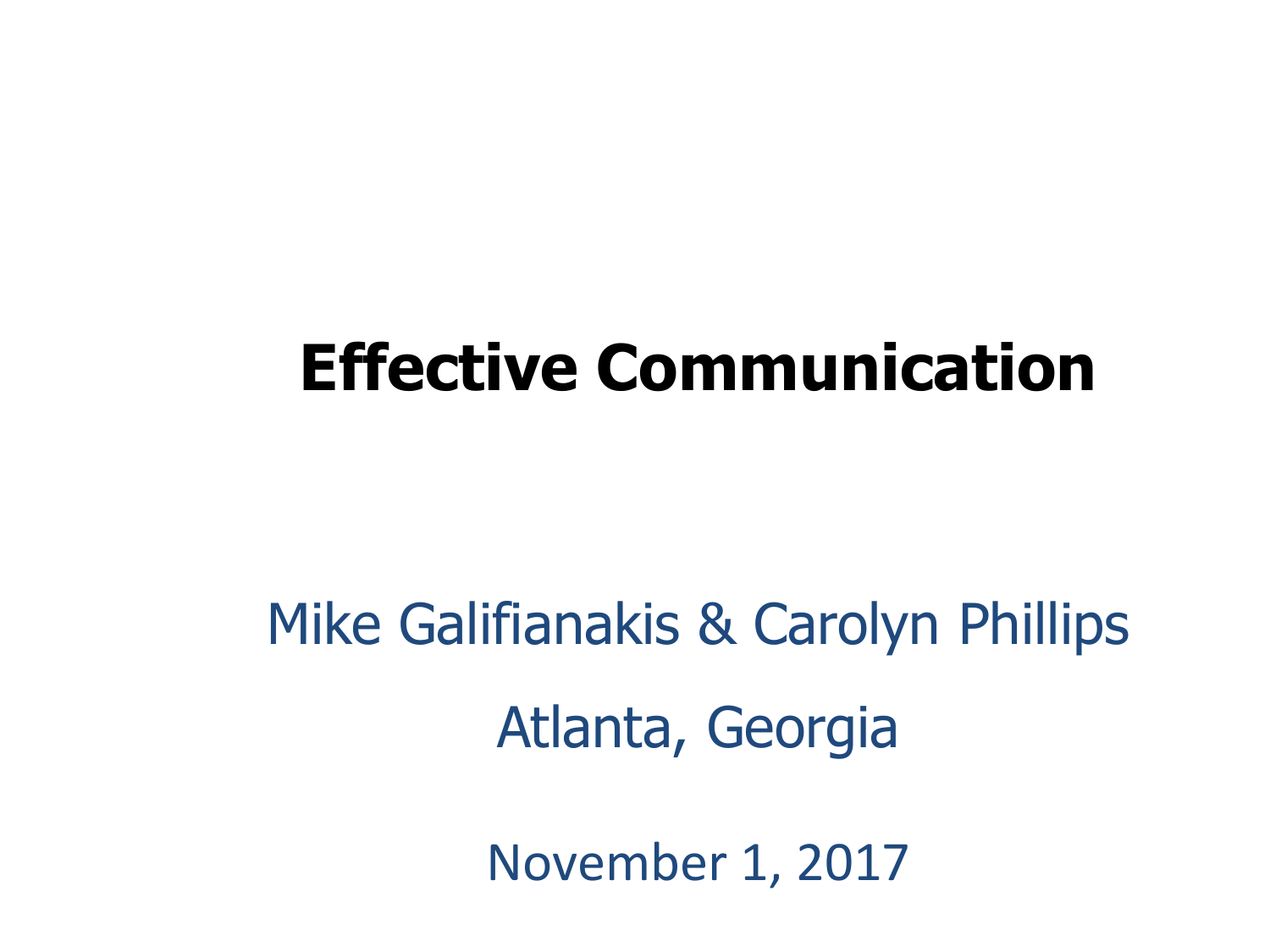# Title II Generally

 ensure that communications with individuals • Title II entities must take appropriate steps to with disabilities are "as effective" as communications with others

• Includes providing appropriate auxiliary aids and services "where necessary"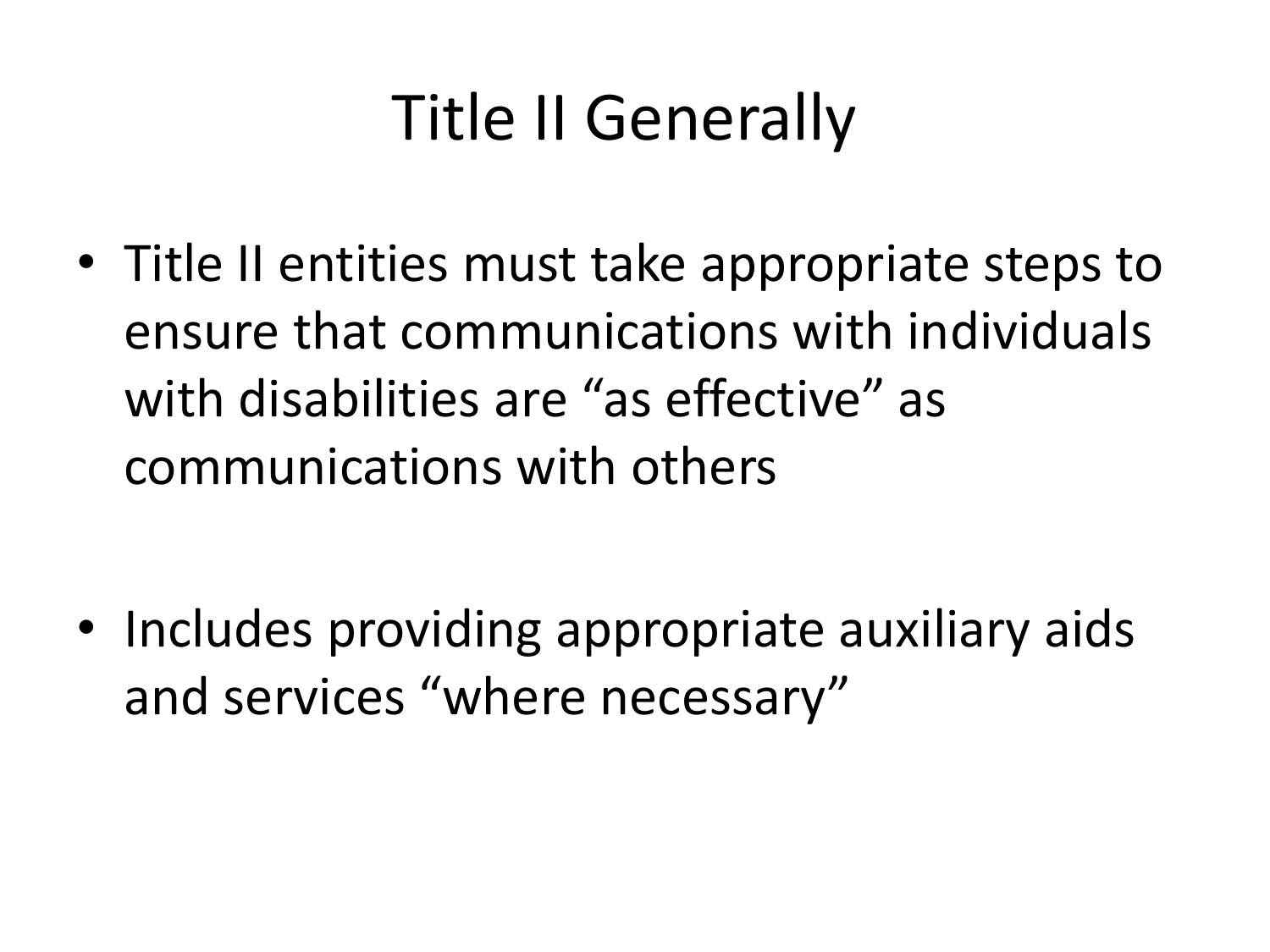# Communication with everyone

ADA requires communication with everyone, not just "primary" communicator

- Medical: deaf spouse of hearing patient
- Court: not just parties; also jurors, spectators
- Anyone who would be able or eligible to communicate or participate in the activity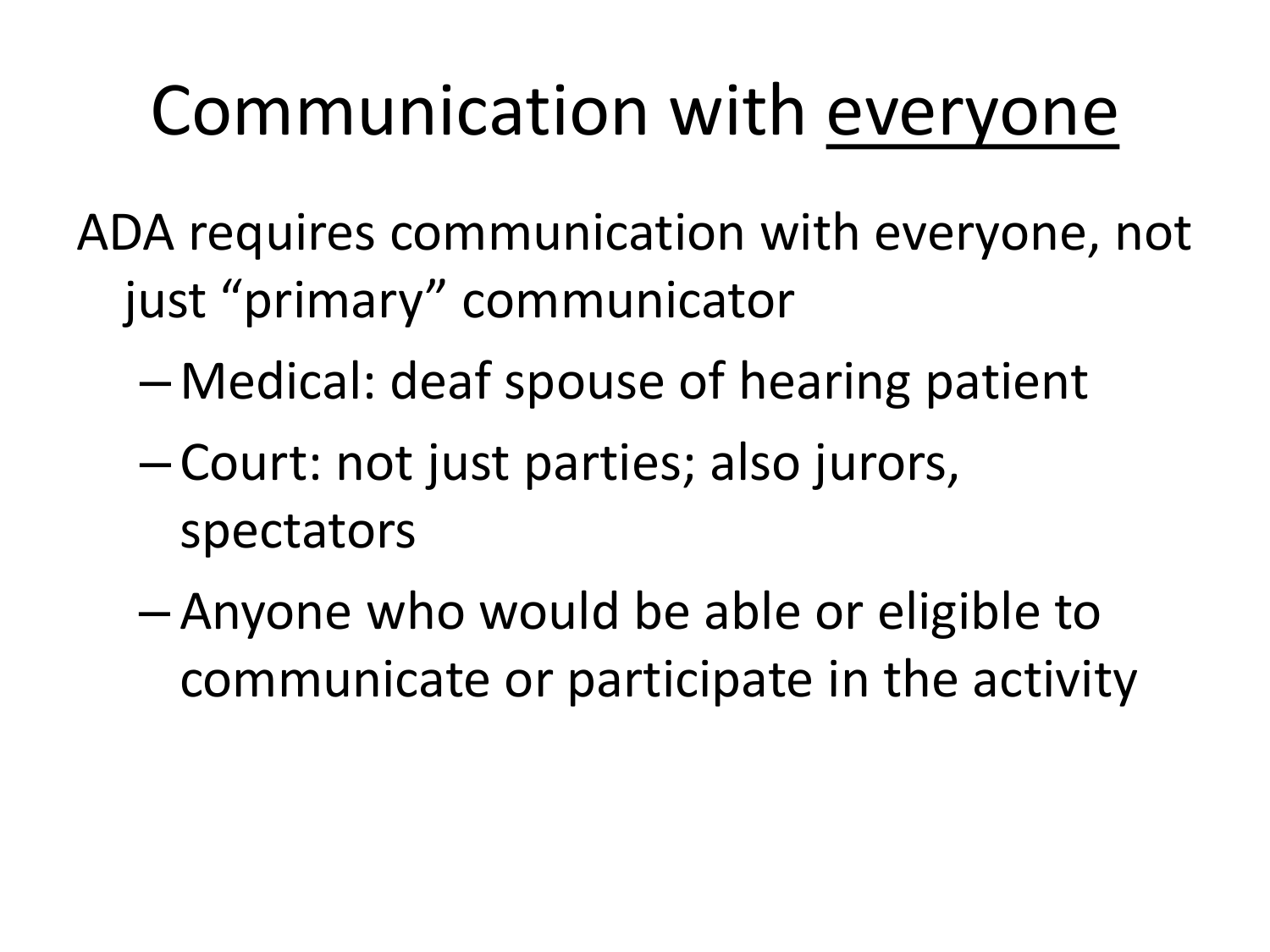# Sec. 35.160 Communication

 public, and companions with disabilities are as • (a)(1) A public entity shall take appropriate steps to ensure that communications with applicants, participants, members of the effective as communications with others...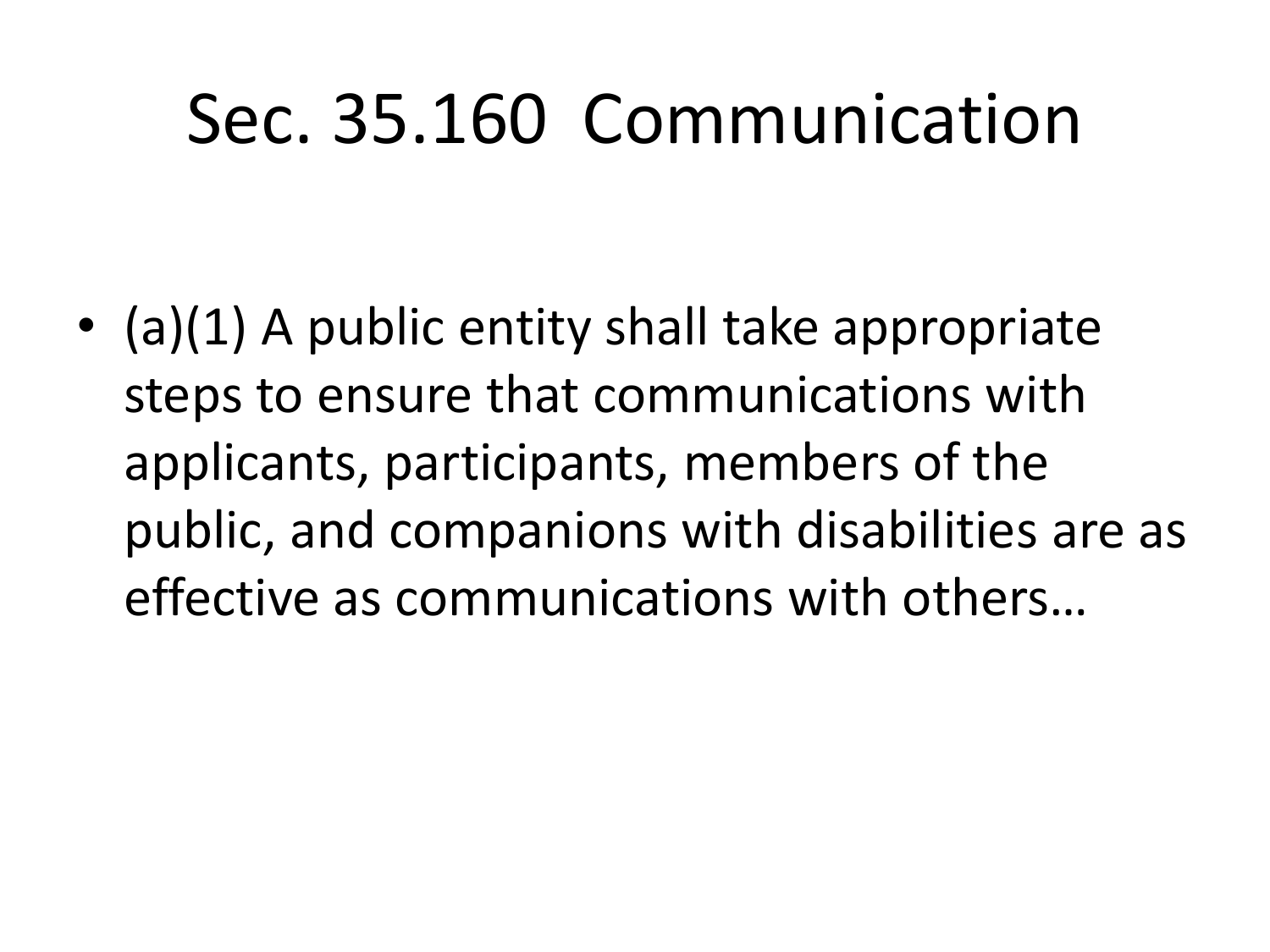# Sec. 35.160, Continued

 afford individuals with disabilities, including • (b)(1) A public entity shall furnish appropriate auxiliary aids and services where necessary to applicants, participants, companions, and members of the public, an equal opportunity to participate in, and enjoy the benefits of, a service, program, or activity of a public entity.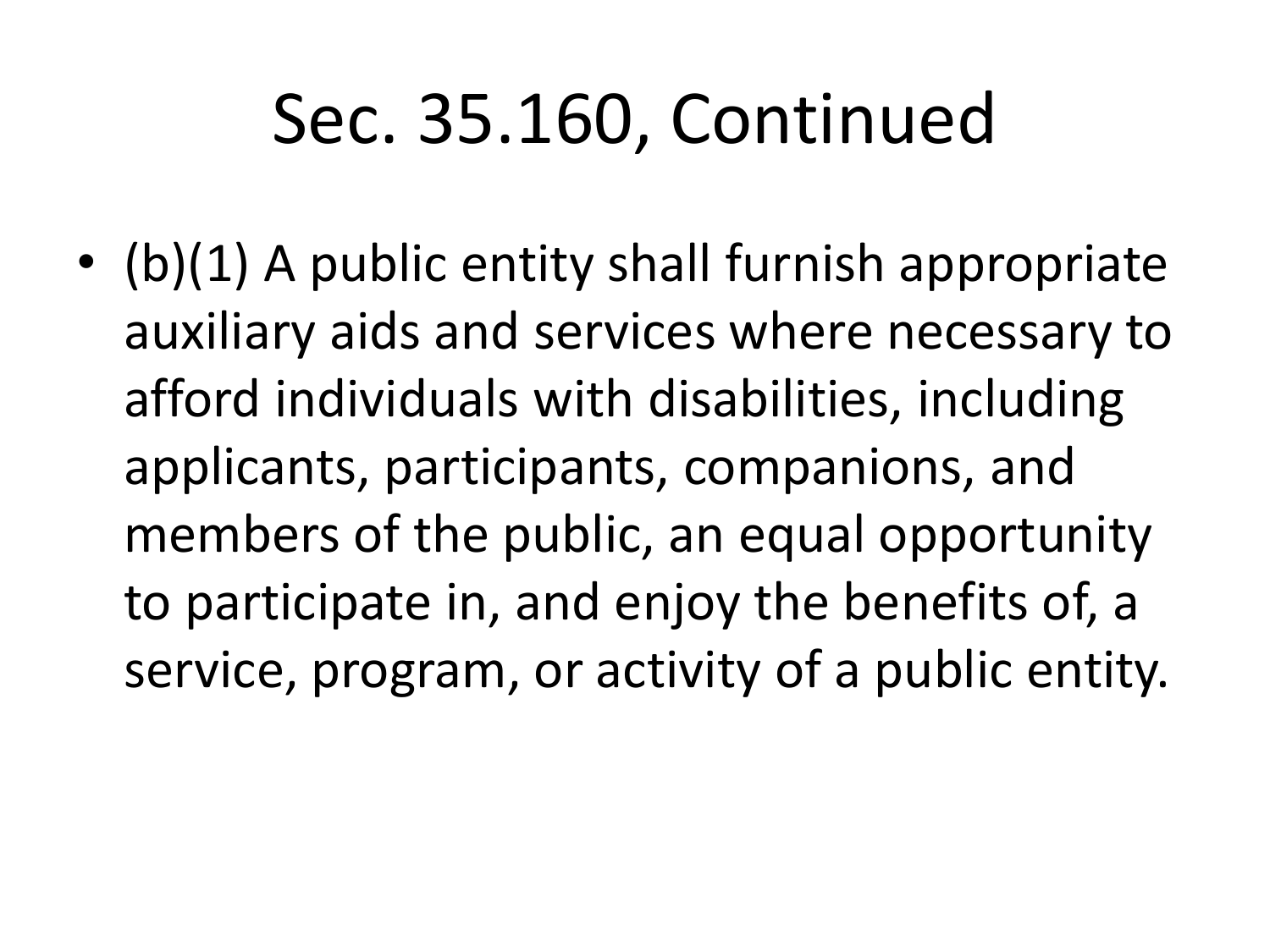## Individuals with Disabilities

• Individuals who are deaf or hard of hearing

• Individuals who are blind or have low vision

• Individuals who have speech-related disabilities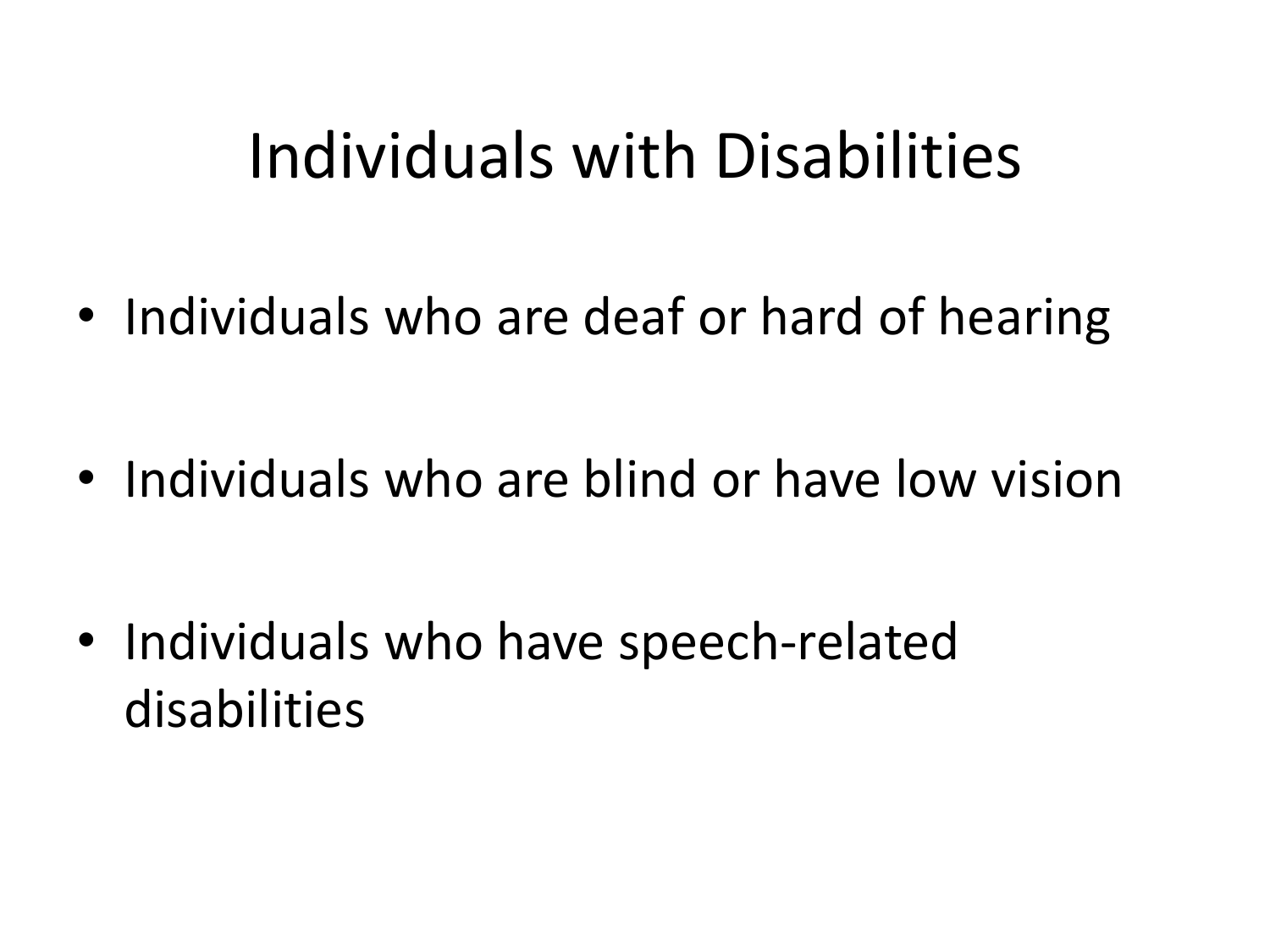Auxiliary aids and services for individuals who are deaf or hard of hearing

- Qualified interpreters
- Notetakers
- Transcription services
- Written materials
- Telephone handset amplifiers
- Assistive listening systems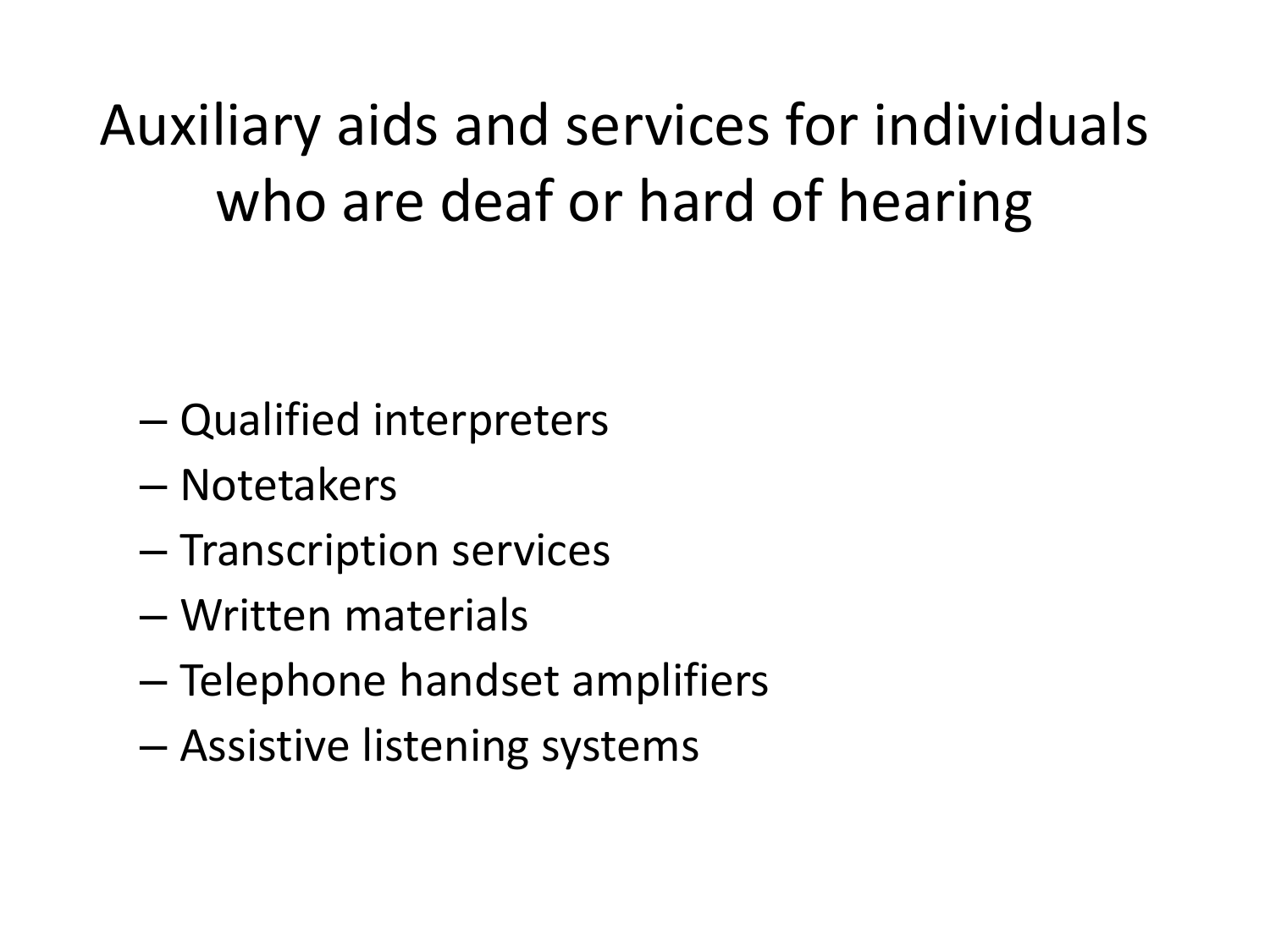# For individuals who are deaf or hard of hearing (Part II)

- Telephones compatible with hearing aids
- Closed captioned decoders
- Open and closed captioning
- TDDs / TTYs
- Videotext displays
- VRS/VIS
- Other effective methods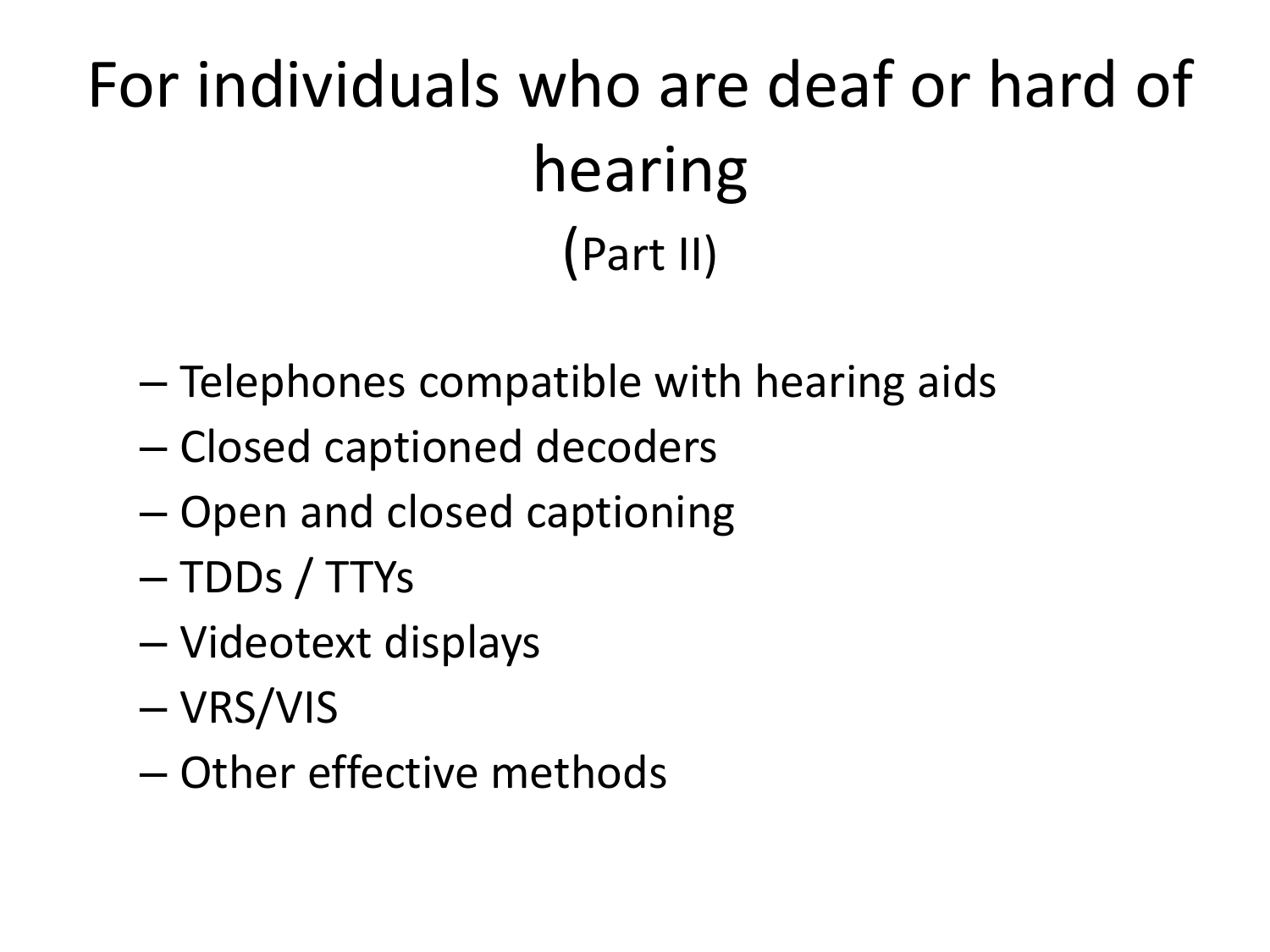Auxiliary aids and services for individuals who are blind or have low vision

- Qualified readers
- Taped texts
- Audio recordings
- Brailled materials
- Large print materials
- Electronic/text formats
- Other effective methods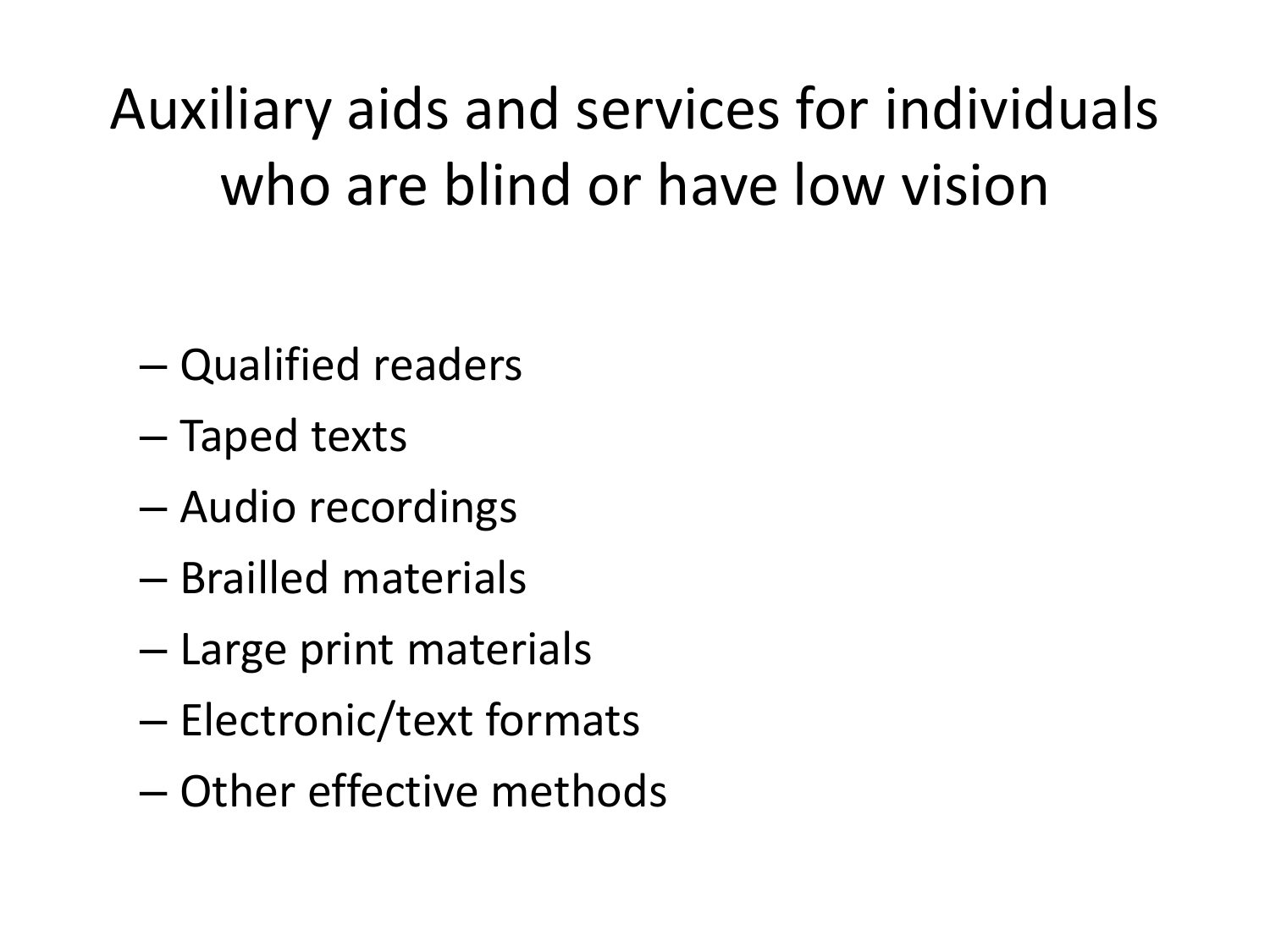#### Qualified Reader

͞Qualified reader͟ defined as ͞a person who is able to read effectively, accurately, and impartially, using any necessary specialized vocabulary."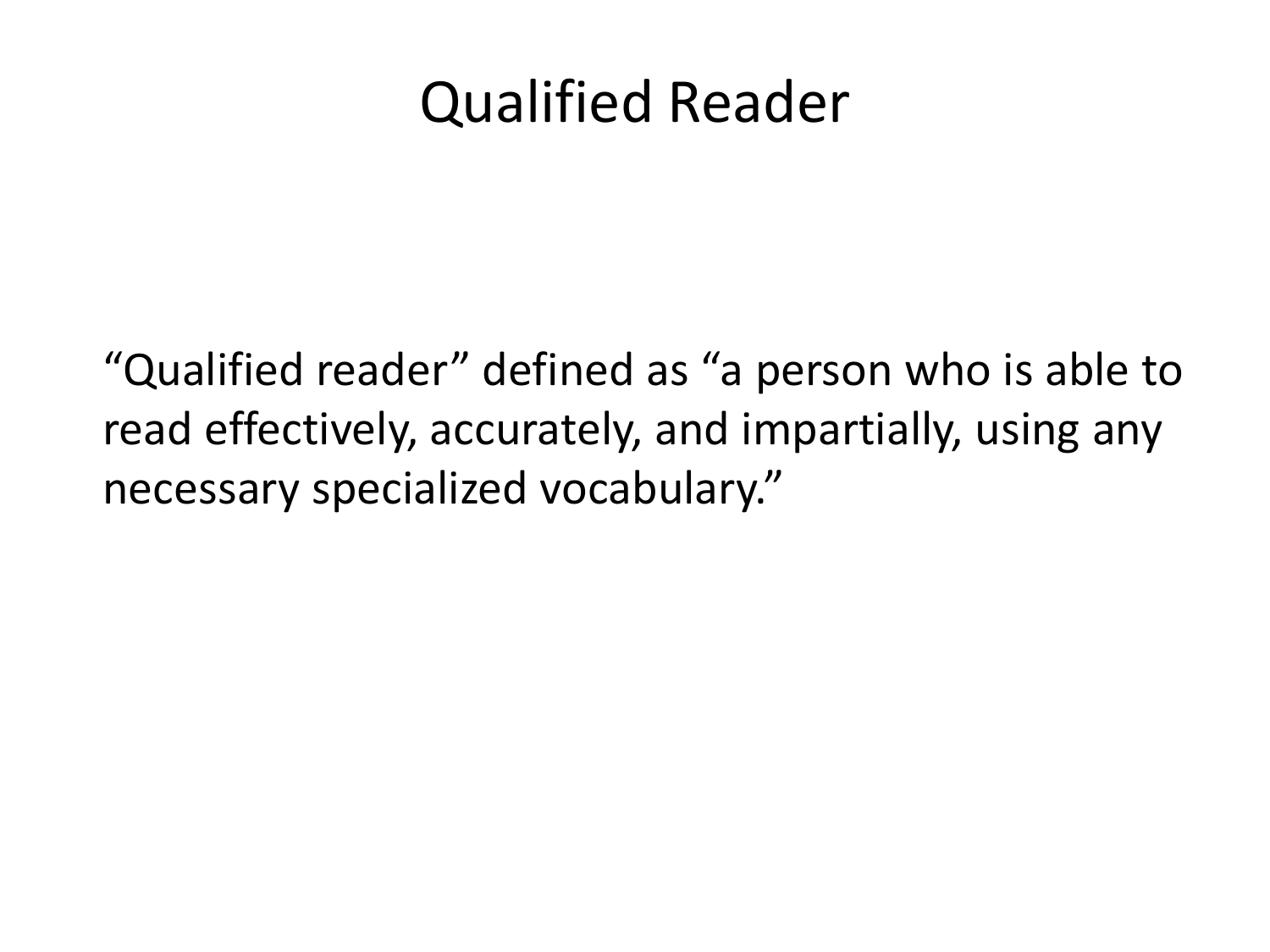### Qualified Interpreter

"Qualified interpreter" defined as "An interpreter" who, via video remote interpreting (VRI) service or an on-site appearance, is able to interpret effectively, accurately, and impartially, both receptively and expressively, using any necessary specialized vocabulary. Includes sign language interpreters, oral transliterators and cued-language transliterators.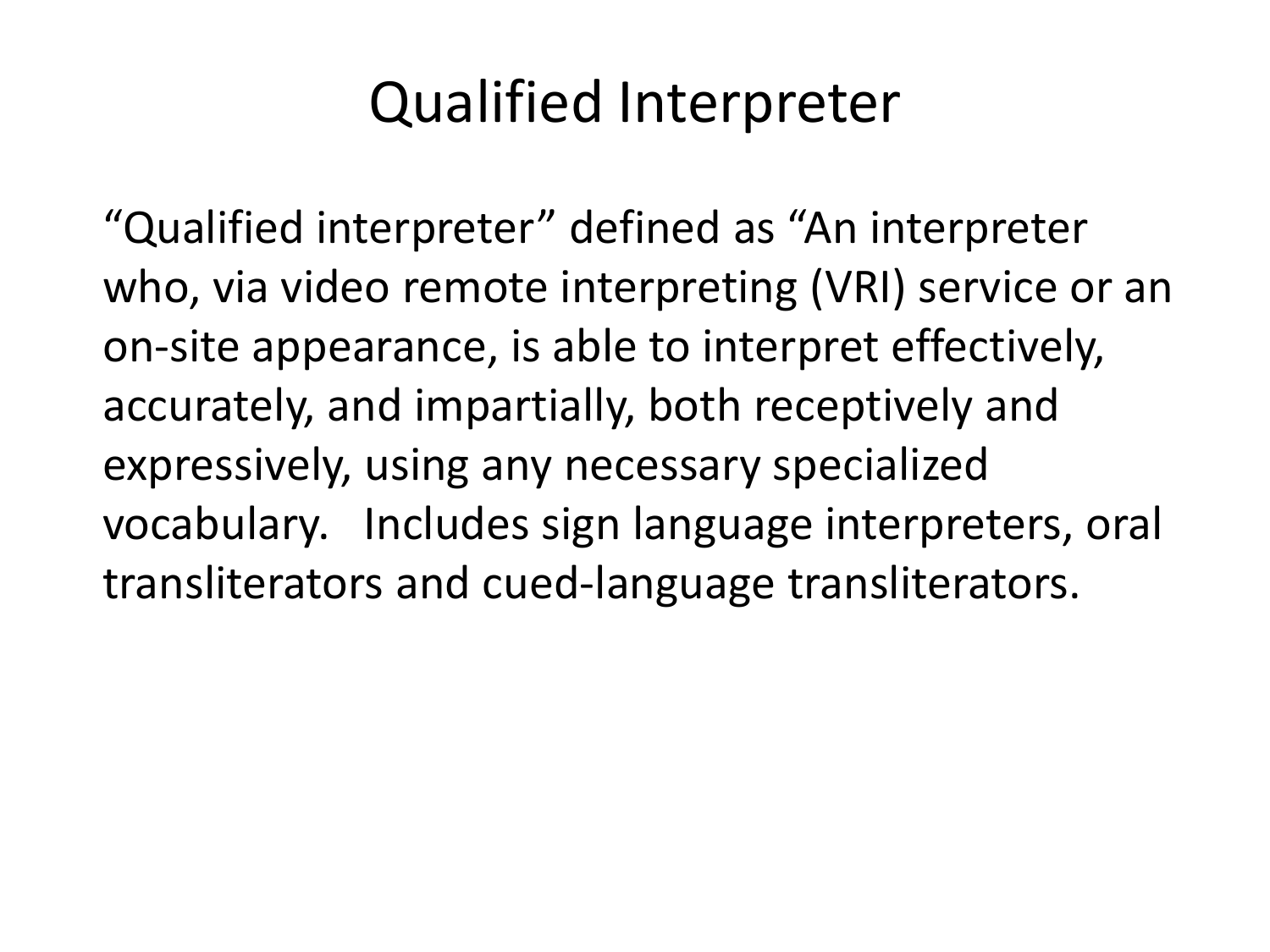### Revisions to Effective Communication Requirements

- Companions with disabilities
- Discussion of types of auxiliary aids and services that are necessary to ensure effective communication
- Limitations on use of individual accompanying person with a disability as an interpreter.
- Requirements for video remote interpreting services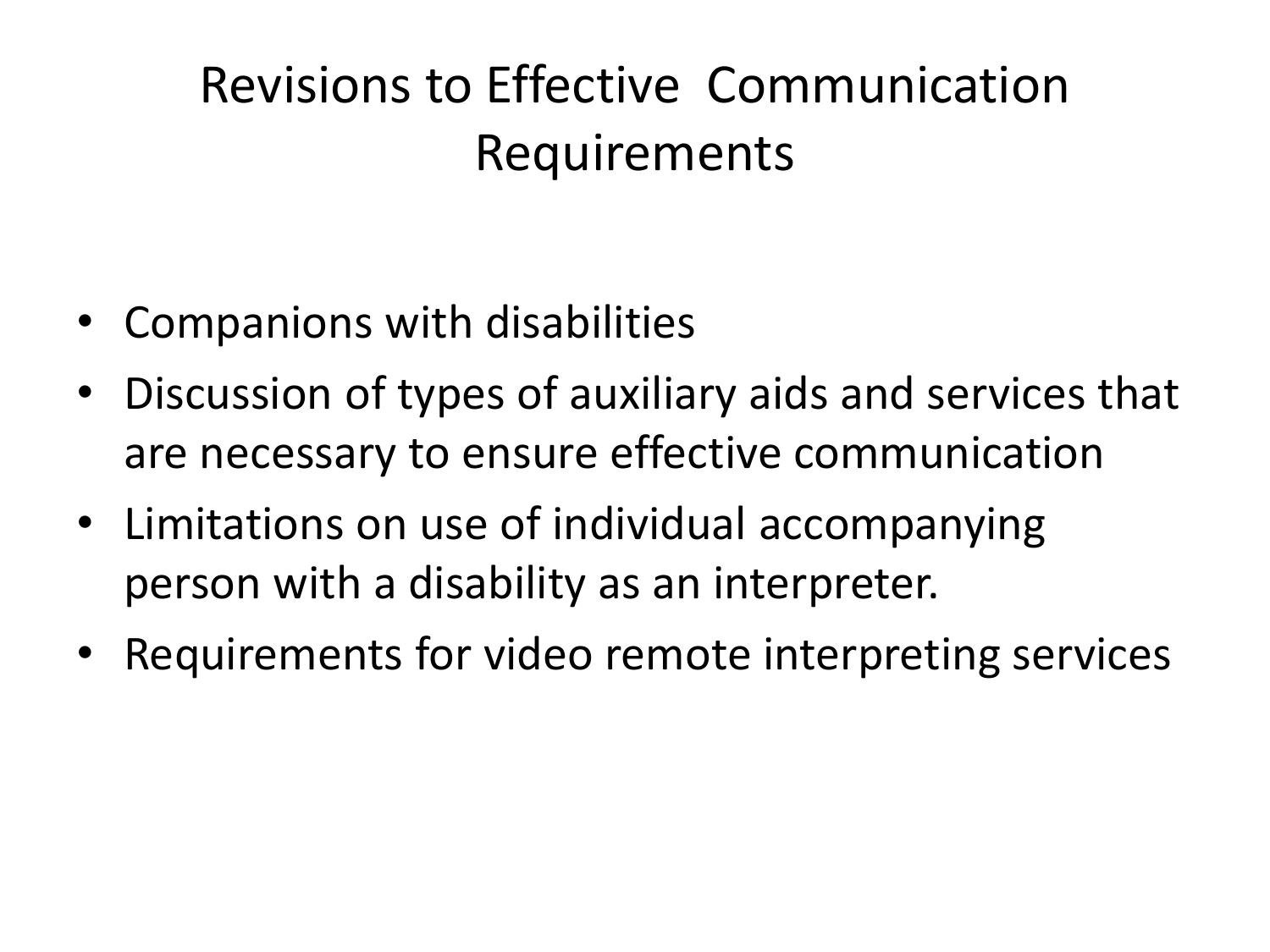## Companions

- Covered entities must communicate effectively with companions with disabilities, as appropriate.
- person with whom the public entity should – Companion defined as ͞family member, friend, or associate of an individual seeking access to a service, program or activity of a public entity, who along with such individual is an appropriate communicate."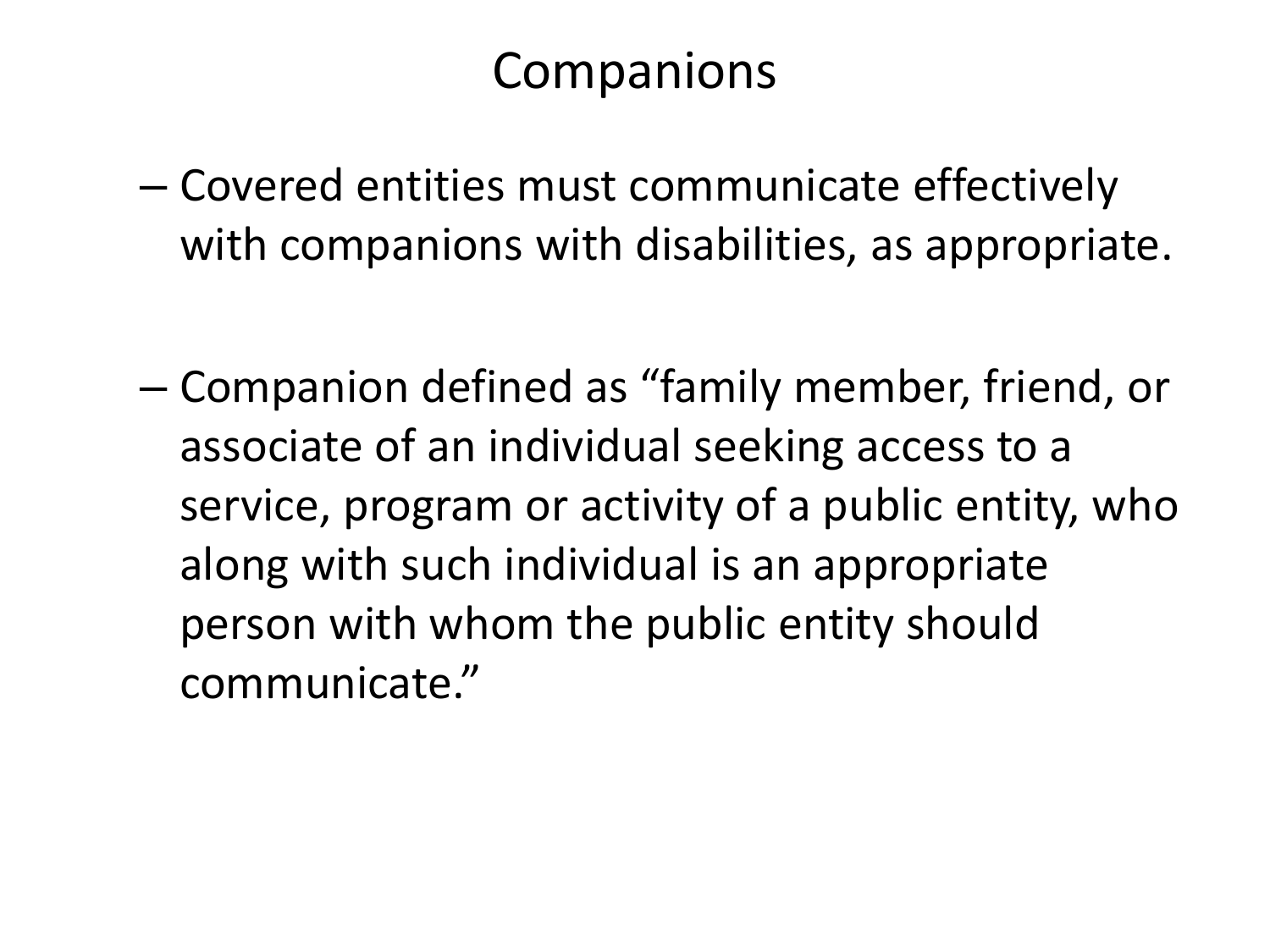## Use of Adults Accompanying Individual With a Disability

- • Public entities shall not require individual to bring own interpreter.
- • Public entities shall not require adults accompanying individual to interpret except:
	- In emergency involving imminent threat to safety or welfare of individual or public and no interpreter available, or
	- Where specific request by person with disability, accompanying adult agrees, and reliance on that person is appropriate under circumstances.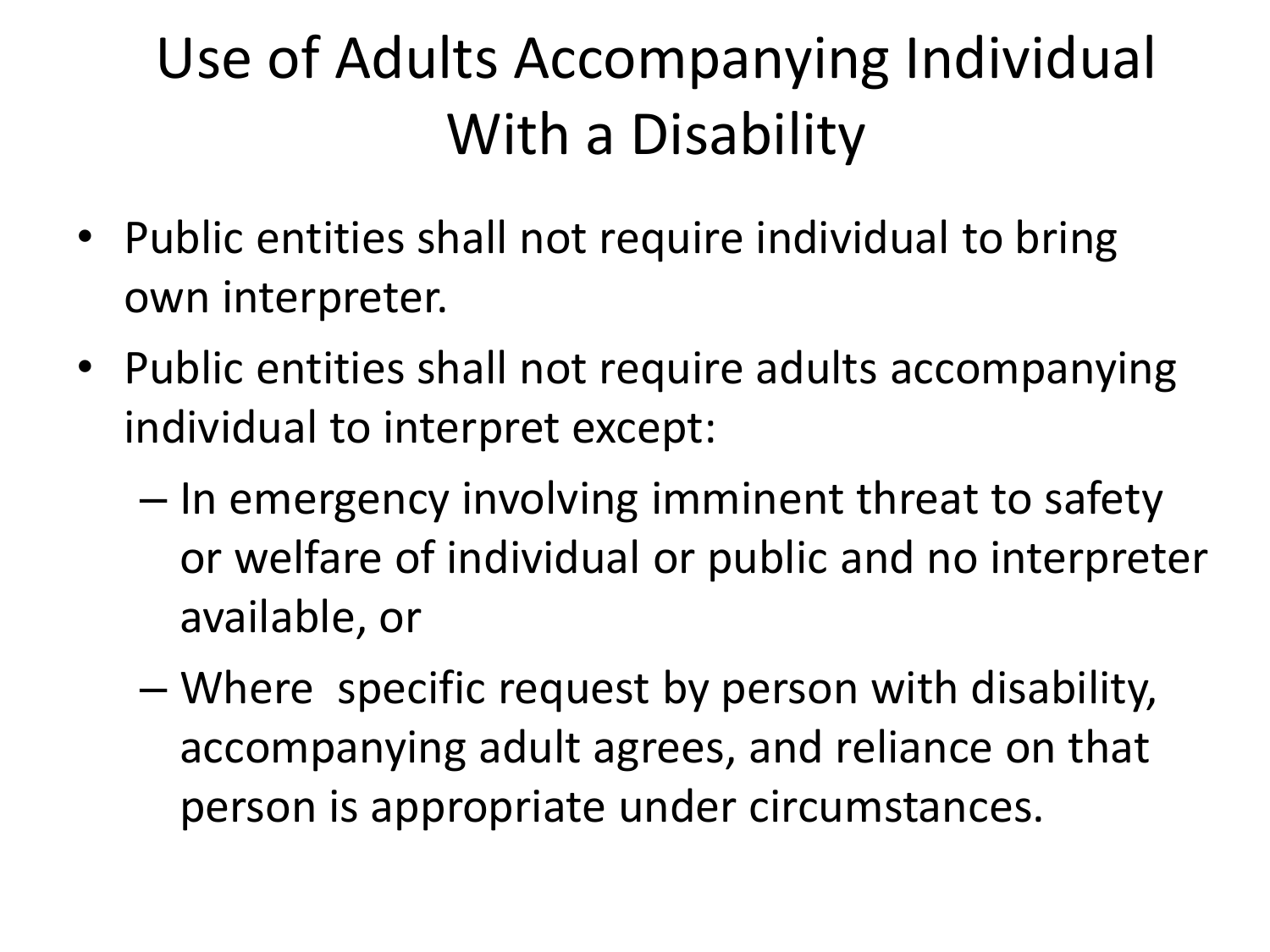#### Use of Children as Interpreters

Only permissible in emergency involving imminent threat to safety or welfare of an individual or the public where there is no interpreter available.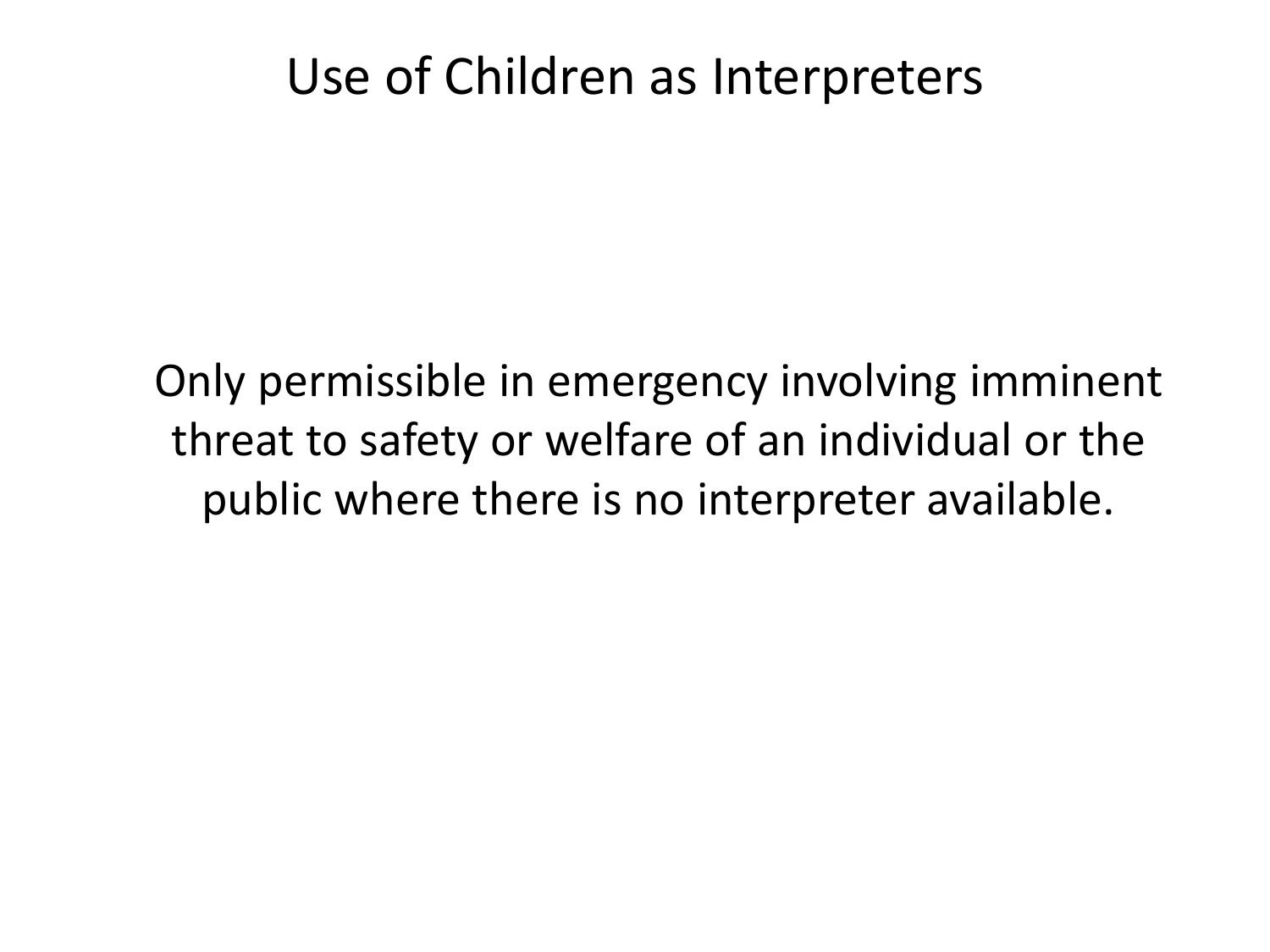#### Video Remote Interpreting

Definition:

An interpreting service that uses video conference technology over dedicated lines or wireless technology offering high-speed, wide-bandwidth video connection that delivers high-quality video images...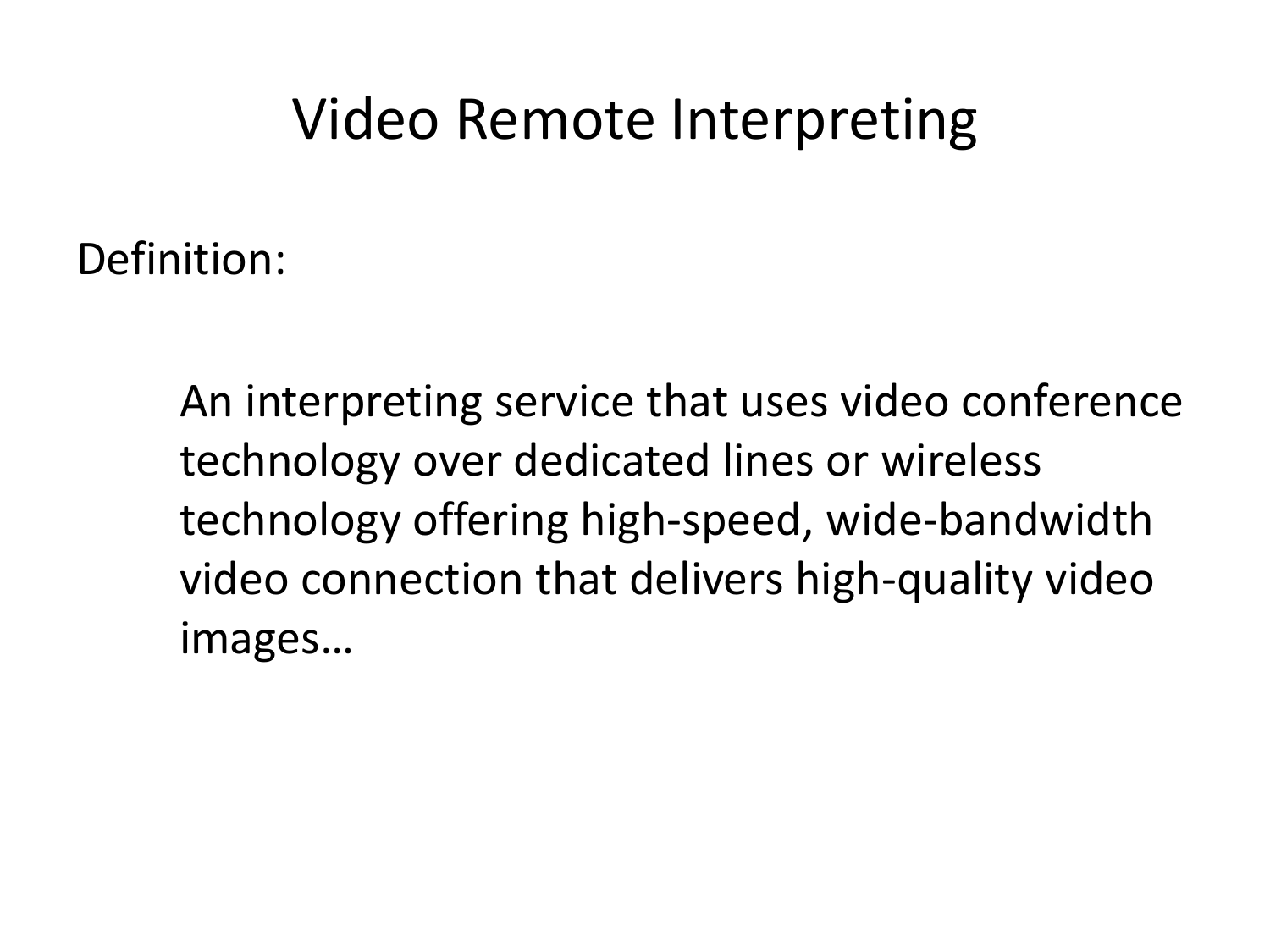### Video Remote Interpreting Continued

DOJ standards require:

- real-time, with clear uninterrupted images; – Quality of video and audio that is high quality, clear,
- Dedicated high-speed connection;
- Picture: Clear, sufficiently large, and sharply delineated, showing face, arms, hands and fingers;
- Voices: clear and easily understood transmission; and
- Quick set-up and training of users.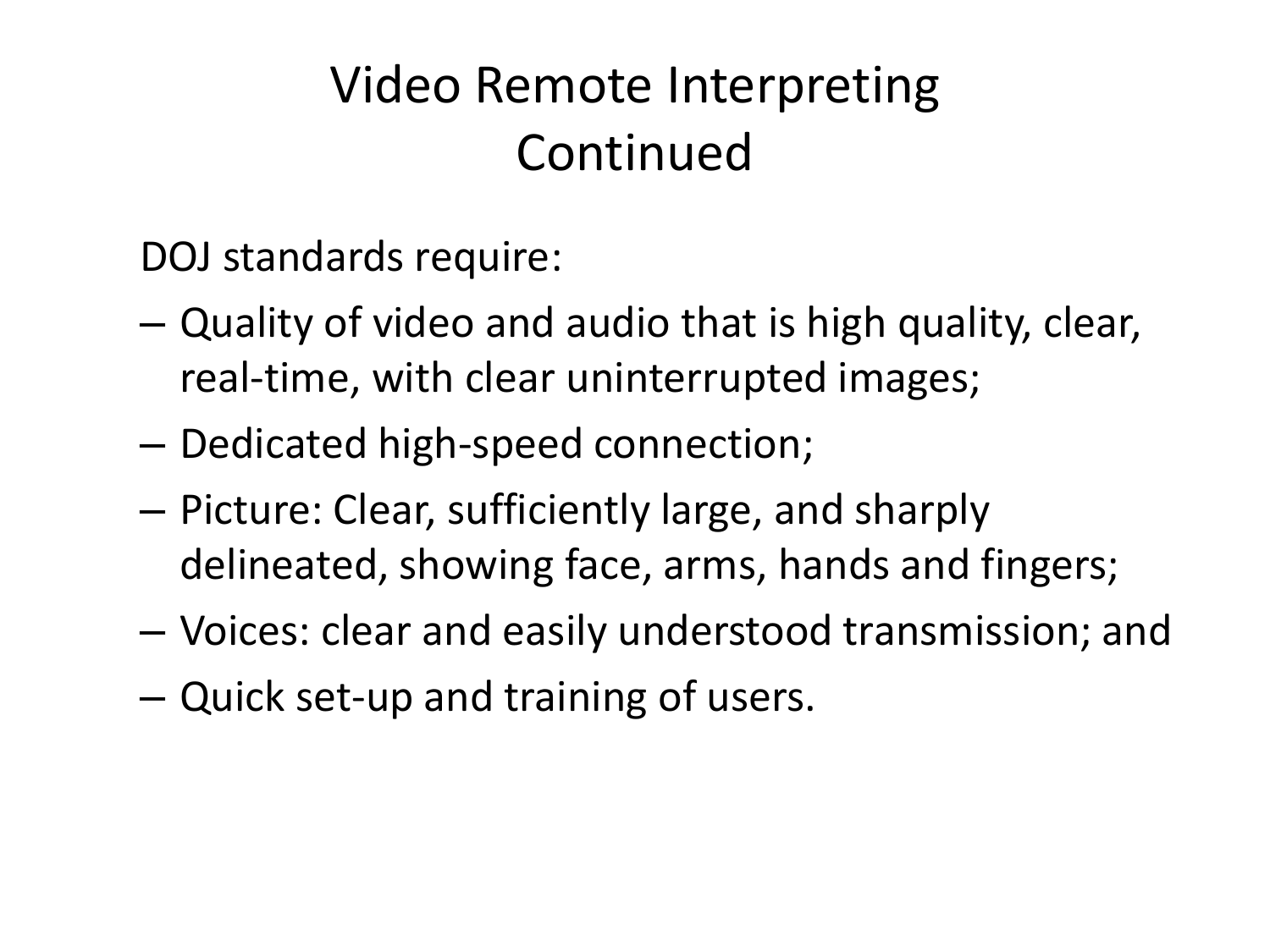#### Use of Automated Attendant Systems

- voice response systems. • These include automated voice mail, interactive
- • If provided, must ensure effective communication in real time with individuals using auxiliary aids and services (TTYs, TRS).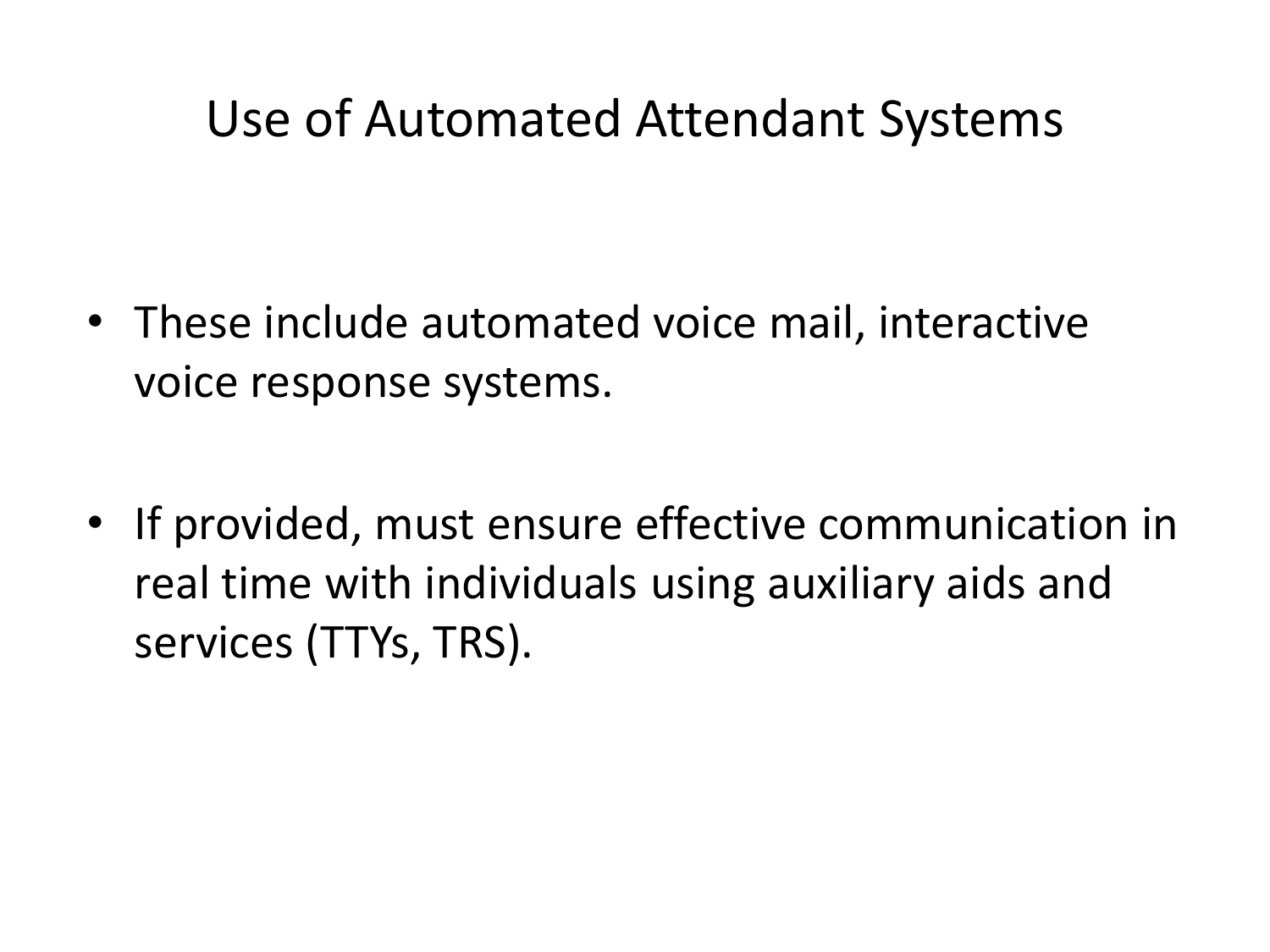#### Telecommunications Relay Services

Entity must answer telecommunications relay calls in same manner as it answers others.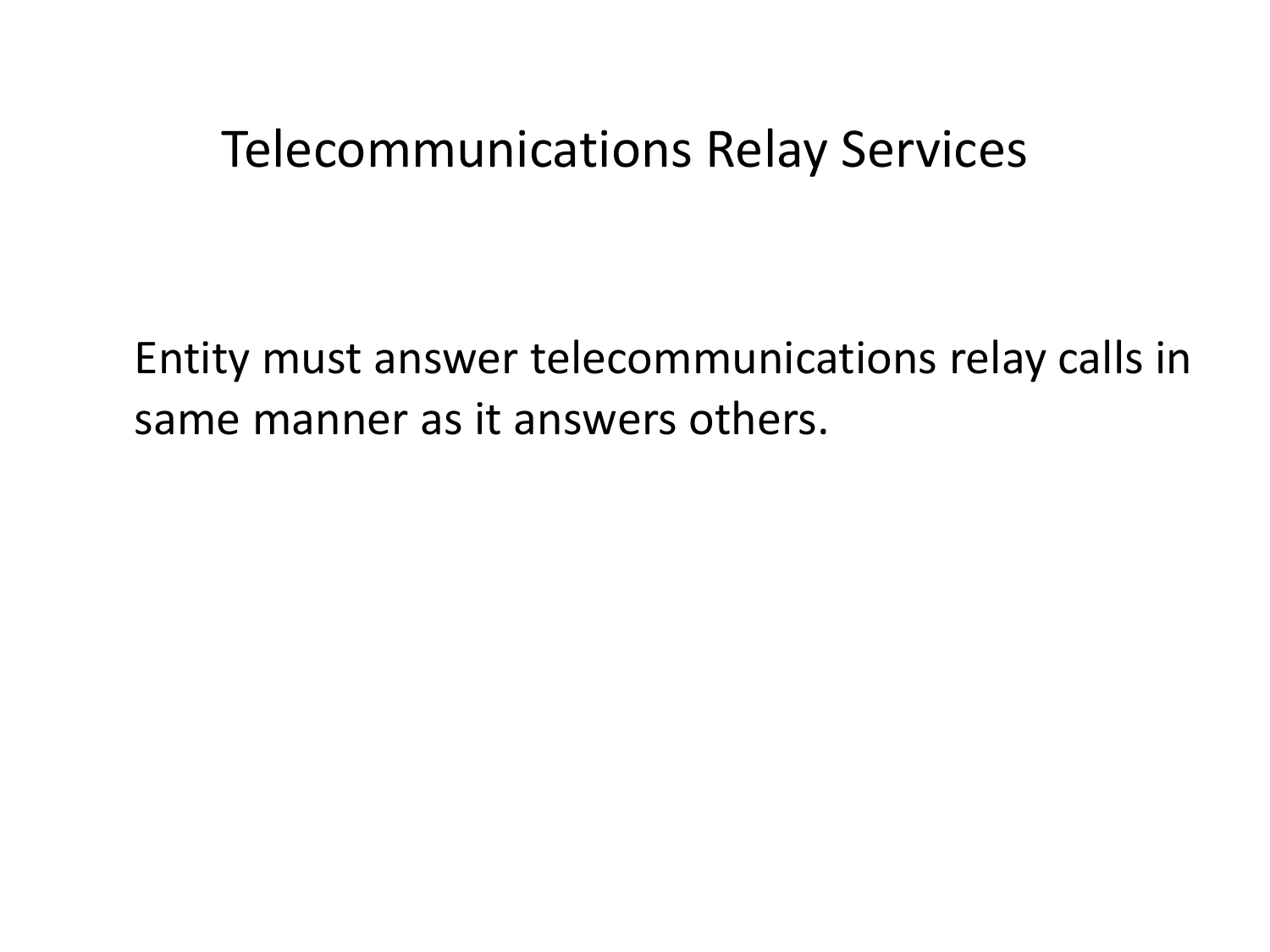# Title II: Primary consideration

 individual with disabilities. • In determining what type of auxiliary aid and service is necessary, a public entity *shall give primary consideration* to the requests of the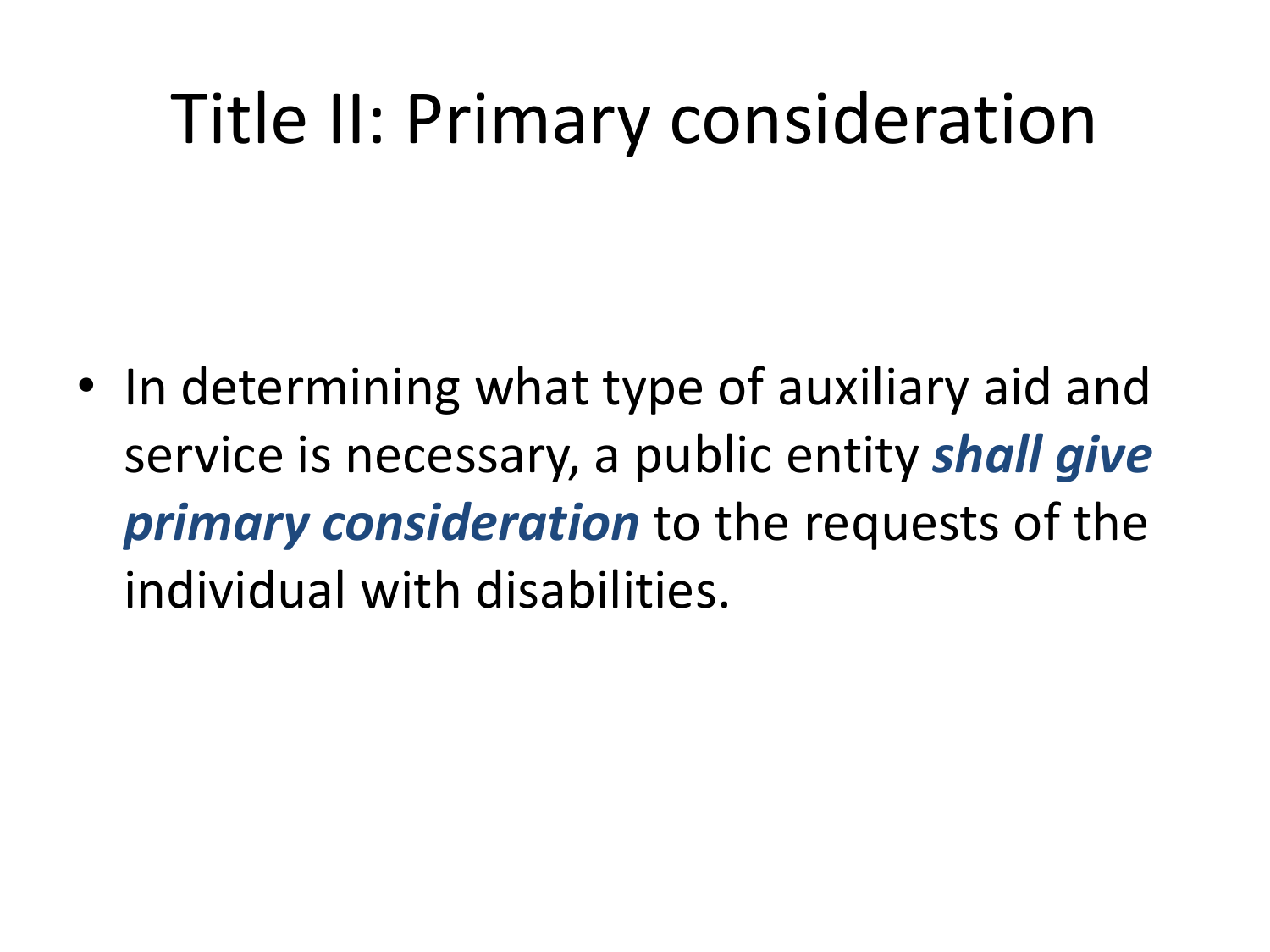### Types of Auxiliary Aids or Services: What Works and When?

- Type of auxiliary aid or service will vary in accordance with:
	- Method of communication used by individual;
	- Nature, length, and complexity of communication involved; and
	- The context in which communication is taking place.
- manner, and in manner that protects privacy and • Provide auxiliary aids in accessible formats, in timely independence of individual.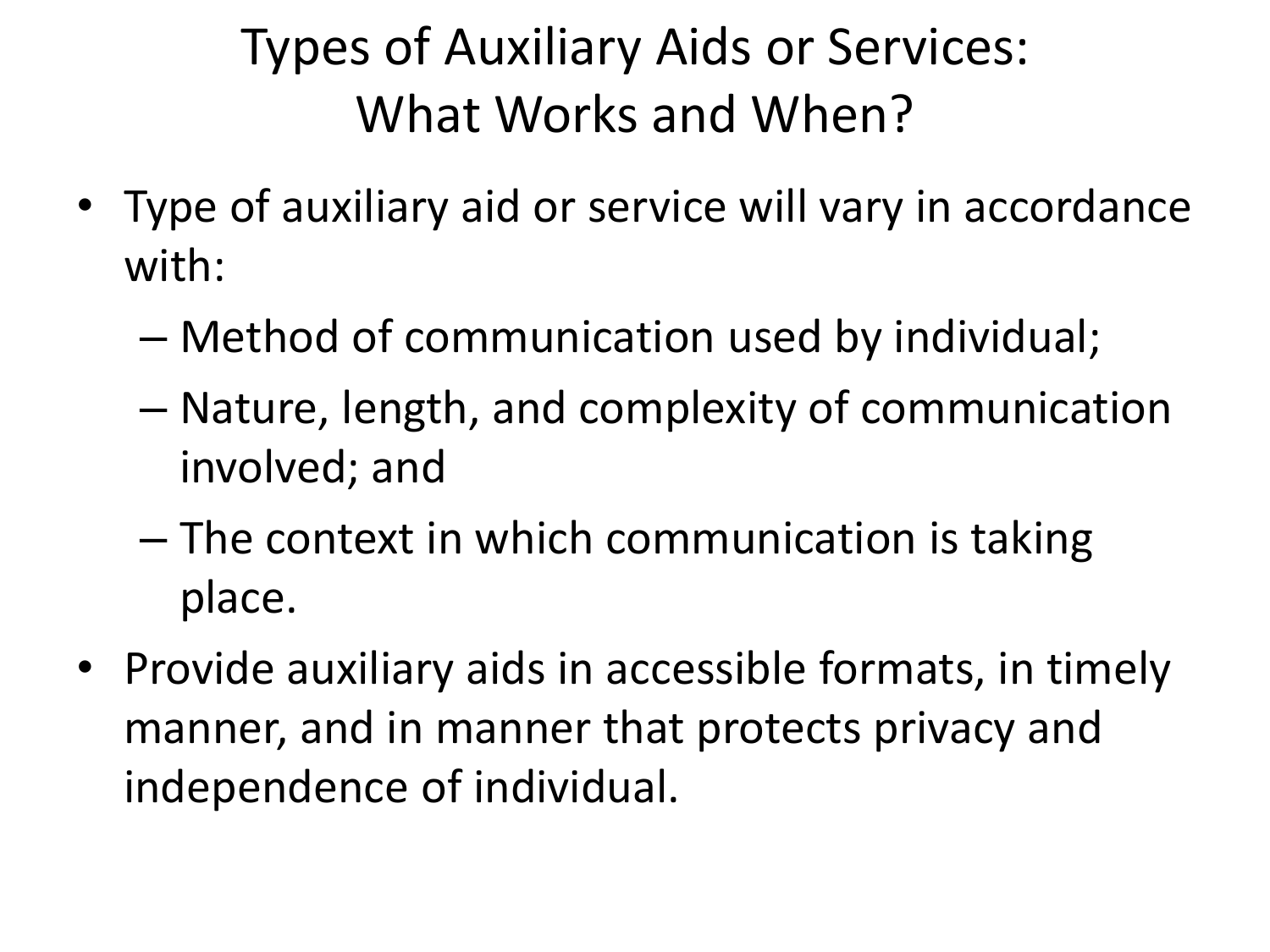## Fundamental Alteration

An entity is not required to provide an auxiliary aid or service if it would fundamentally alter the nature of the program or service.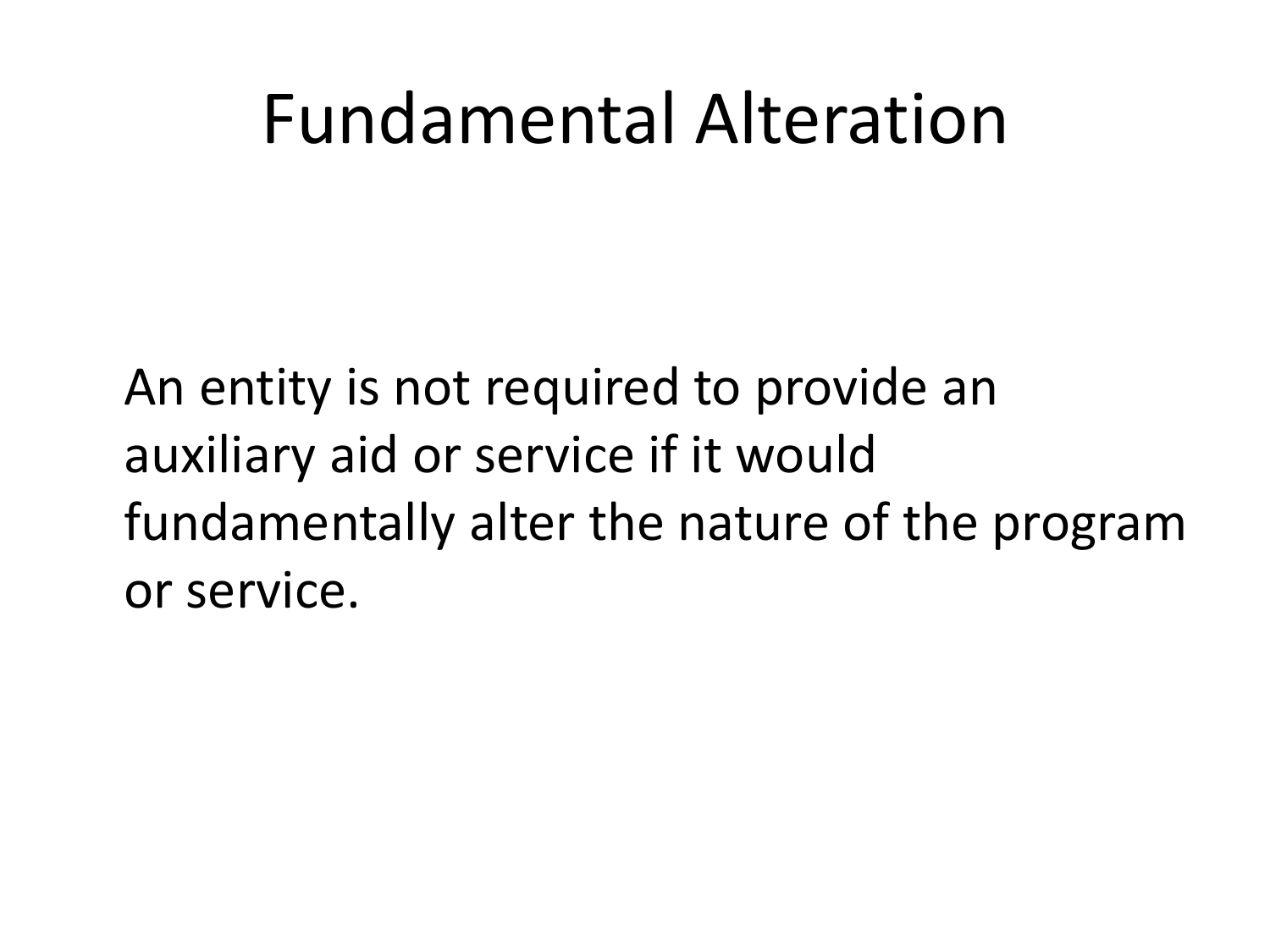#### Fundamental Alteration: Part 2

A public entity is not required to take action if it would result in undue financial and administrative burdens.

- Look at resources of the agency as a whole.
- Still required to provide service to the maximum extent possible.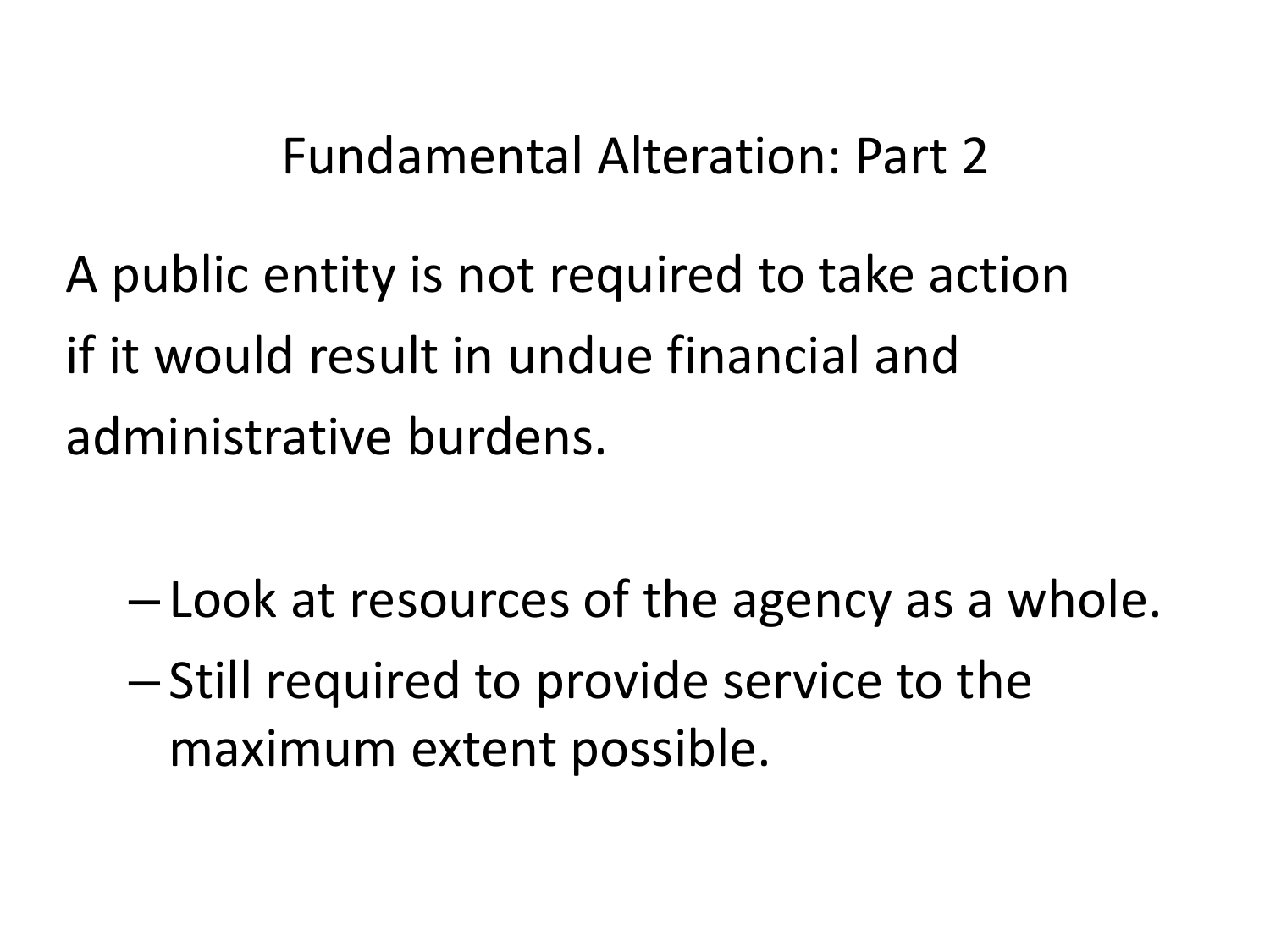–Encouraged where there is extensive telephone contact with the public

–Required for emergency responders